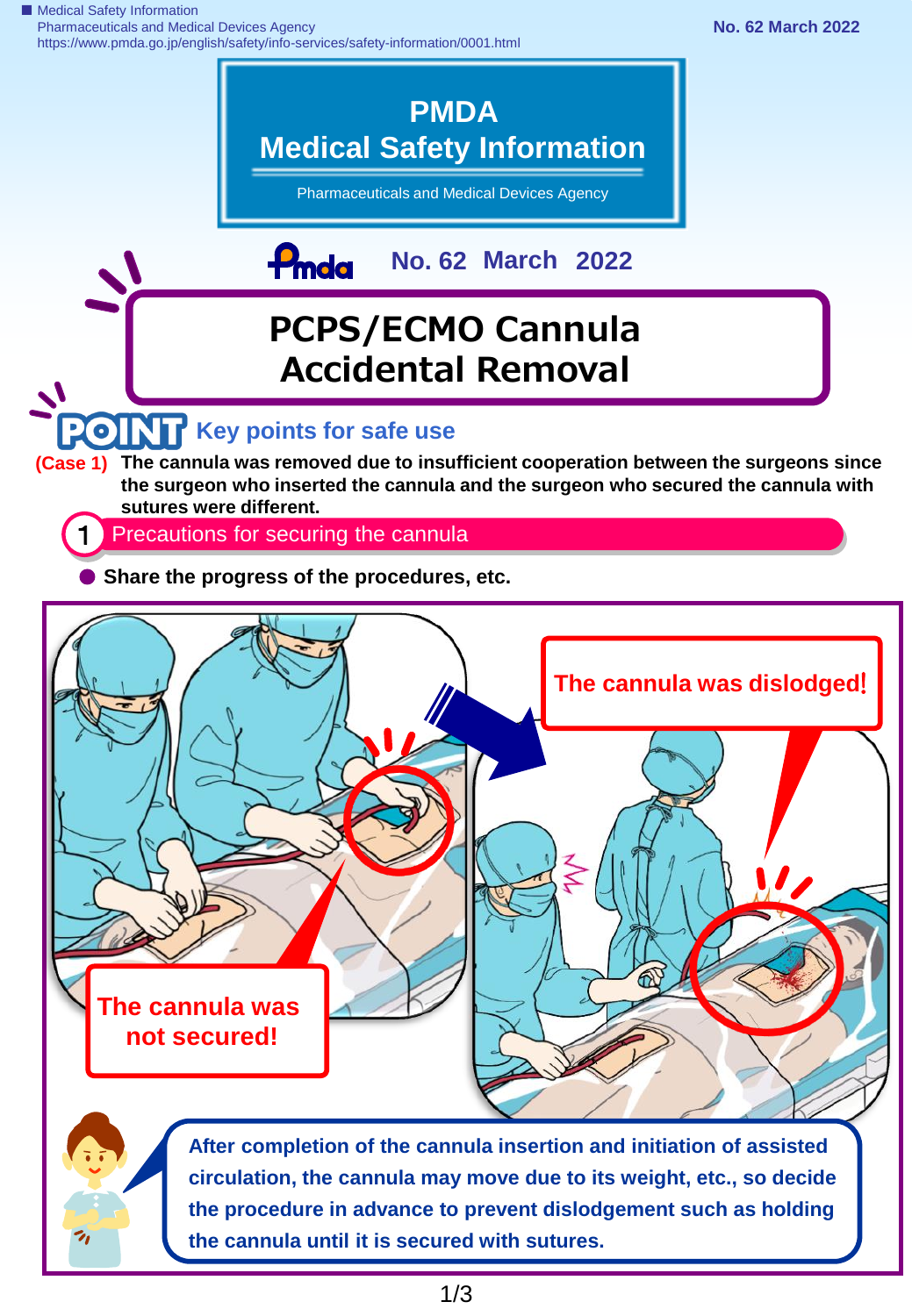# **(Case 2) When moving a patient by the stretcher, the stretcher and the drive unit became separated, and the cannula was removed.**

**2** Precautions when transferring and moving

## **When transferring or moving, decide a coordinating leader or staff**

### **assignment in advance.**